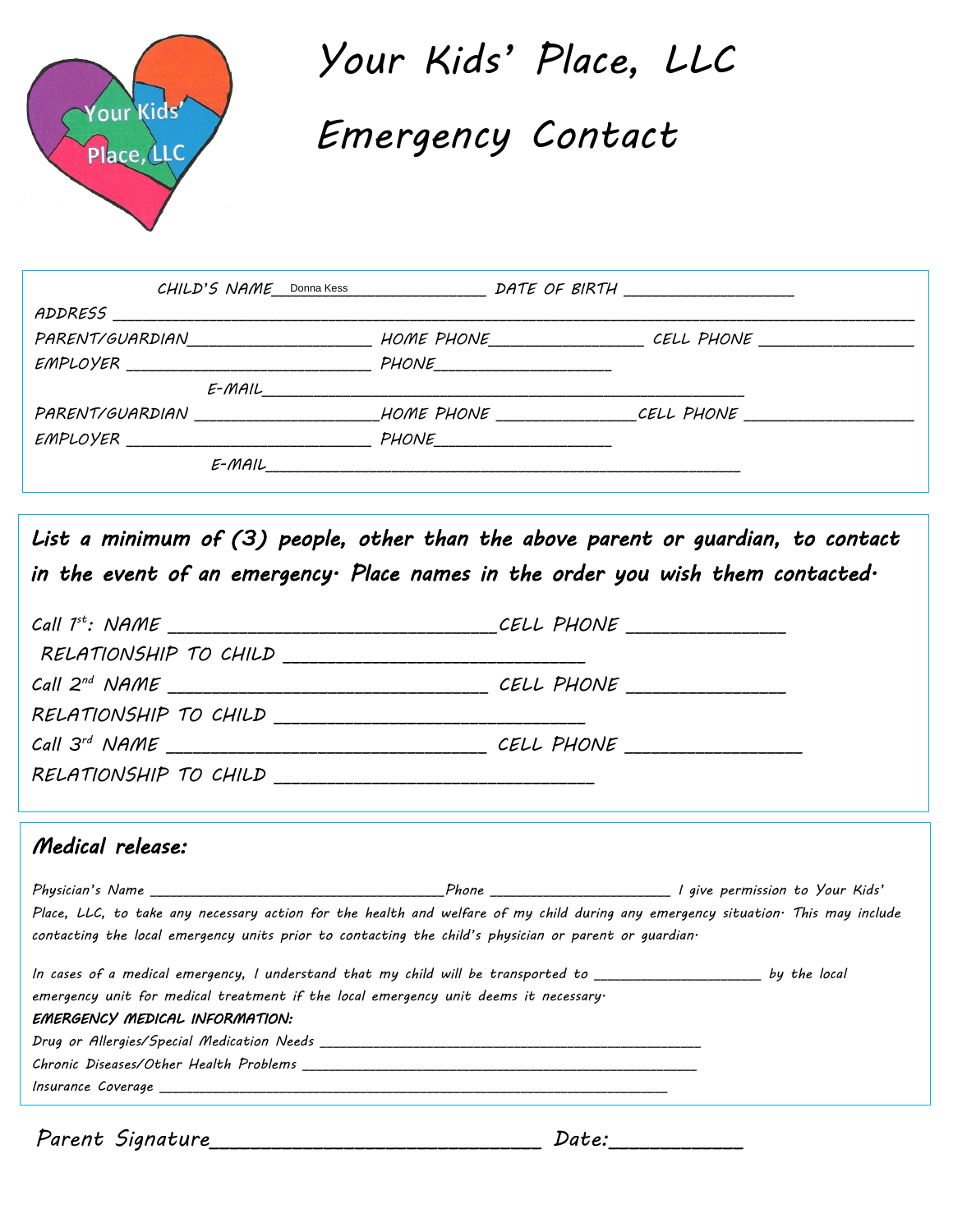

*You're Kids' Place, LLC Enrollment Form* 

| Student's Name:                                    |                                                |                                                                                                                |
|----------------------------------------------------|------------------------------------------------|----------------------------------------------------------------------------------------------------------------|
|                                                    |                                                | Last Name: _____________________First Name: _____________________Date of Birth: ___________________            |
|                                                    |                                                | Home Address: _______________________________City: _____________________Zip: _______________________           |
|                                                    |                                                | Home Phone: ___________________Grade: ____ Teacher: _____________First Day of Attendance: ________________     |
| Home School: ____________________                  |                                                |                                                                                                                |
| Parent/Guardian                                    |                                                |                                                                                                                |
|                                                    |                                                | Last Name: __________________________ First Name: _______________________________Relationship: _______________ |
|                                                    |                                                | Home Address: ___________________________City: _______________Zip: _____________ Phone: ____________           |
|                                                    |                                                |                                                                                                                |
|                                                    |                                                |                                                                                                                |
|                                                    |                                                | Home Address: __________________________City: ______________Zip: ______________Phone: _____________            |
|                                                    |                                                | Business Address: _______________________ City: _____________ Zip: _________ Phone: ___________                |
|                                                    | Persons to call IN CASE OF AN EMERGENCY OR     | Medical Information                                                                                            |
|                                                    | RELEASE CHILD TO (if parents can't be reached) |                                                                                                                |
|                                                    |                                                | Address: ____________________________                                                                          |
| Relationship: Phone: Phone:                        |                                                |                                                                                                                |
|                                                    |                                                |                                                                                                                |
| Relationship: _______________Phone:_______________ |                                                |                                                                                                                |
|                                                    |                                                |                                                                                                                |
| Relationship: _______________Phone:______________  |                                                |                                                                                                                |
|                                                    |                                                | Does your child have all the state required                                                                    |
| Relationship: ______________Phone:_______________  |                                                | immunizations? _______ (please provide a copy of                                                               |
| Name:                                              |                                                | $1$ and $1$ can multiply $1$ D $2$ and $1$                                                                     |

*Relationship: \_\_\_\_\_\_\_\_\_\_\_\_\_\_*

| the record before enrollment .) Please provide<br>physical, medical, vision, and/ or hearing needs |
|----------------------------------------------------------------------------------------------------|
| Please list any                                                                                    |
| Allergies                                                                                          |
|                                                                                                    |
| Medication (we need to                                                                             |
|                                                                                                    |
|                                                                                                    |
|                                                                                                    |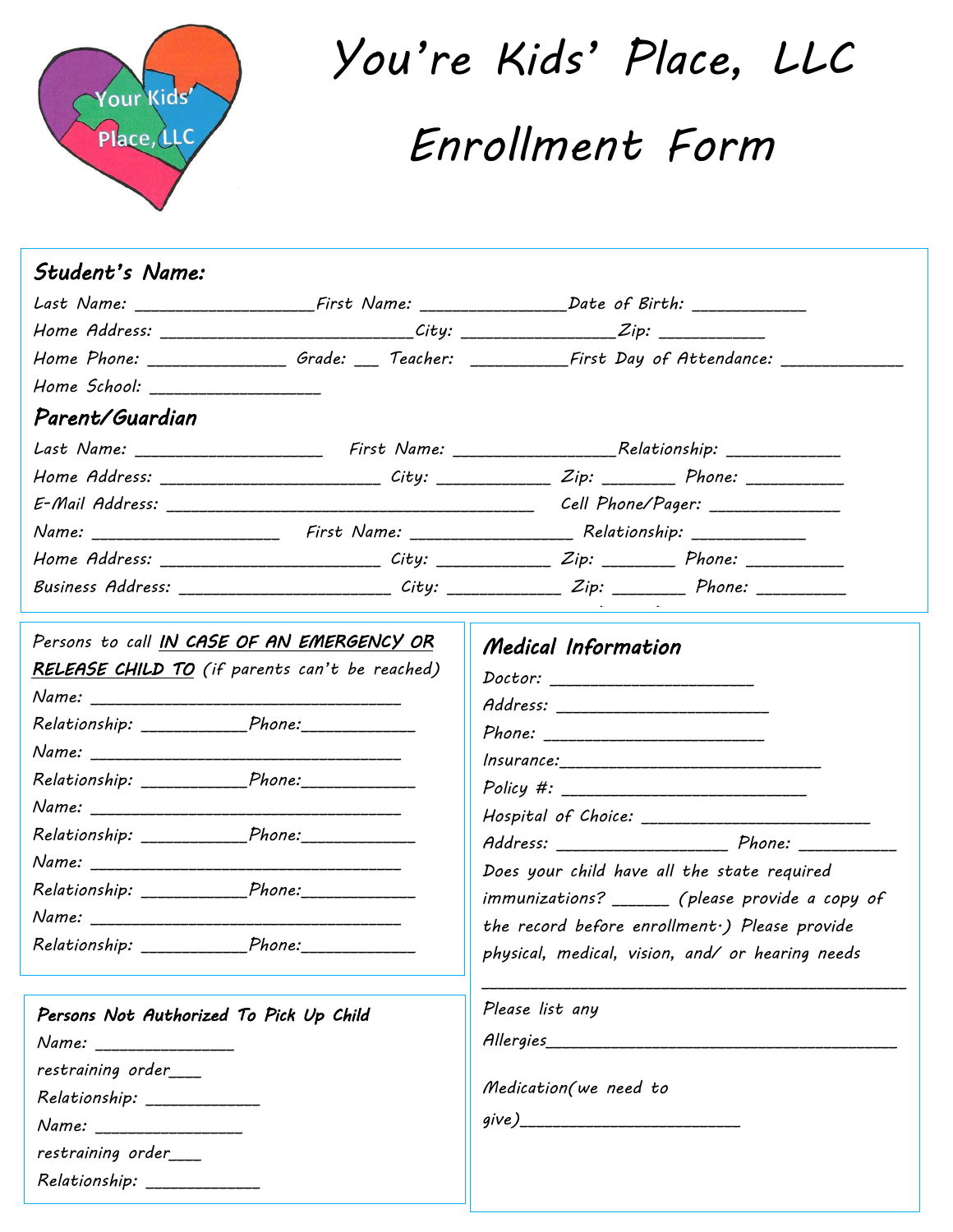

## *Parent Permission*

*Parents/guardians please read the following information and initial where indicated. A signature is required at the bottom of the page to complete this form:* 

*1. Emergency Procedure: In case of emergency, I authorize the program staff to directly contact the persons named on the emergency contact form. I authorize the following physician: \_\_\_\_\_\_\_\_\_\_\_\_\_\_\_\_\_\_\_ at (phone) \_\_\_\_\_\_\_\_\_\_\_\_\_\_\_\_\_\_\_ or the closest emergency room to provide necessary medical treatment in case of emergency. If the parent/guardian, or authorized person cannot be contacted, the*  program's employees are authorized to take necessary action for the health and welfare of my child<sup>.</sup> Thitials

*2. Parent Handbook: I understand and agree that when I register my child (Ren) in Your Kids' Place LLC programs that I must abide by the policies and procedures stated in the Parent Handbook. I have received and read the program' s Parent Handbook and agree to be responsible for, comply with and abide by the procedures as stated herein. I understand that the policies and procedures are subject to change and that I will be notified of any changes. I further understand and agree that, upon repeat notice for failure to comply with the policies and procedures, I will be required to find alternative child care services for my child (Ren) because my child (Ren) will be withdrawn from the program.* 

*3. Sign In/Sign Out Procedure and Responsibility: I agree to abide by the Sign In/Sign out procedures as stated in the Parent Handbook. I understand the program is not responsible for my child before arriving to the program, before he/she is correctly signed in. I also understand that the program is not responsible for my child (en) route to his or her home or authorized destination after he/she is correctly signed out. Initials\_\_\_\_\_\_\_\_\_\_* 

*4. Student Records Updates: I agree to keep my child's records up to date, including but not limited to, current home and work*  phone numbers and current phone numbers of those authorized to pick up my child<sup>.</sup> This initials

*5. Student School Records: I authorize Your Kids Place to receive any information including but not limited to , shot records, free & reduced lunch, emergency phone numbers, medical information or school records or plans. Initials\_\_\_\_\_\_\_\_*

*6. Movie Permission: Movies will only be viewed by children with parental permission.* 

 *G-Rated Movies Initials\_\_\_\_\_\_\_\_ PG-Rated Movies Initials\_\_\_\_\_\_\_\_\_\_* 

*7. Photo and Video Consent: Your Kids' Place LLC may occasionally photograph or video your child during program activities. Photographs or videos will be for public view and may be displayed in program areas or used for company promotion or advertising. I understand that my child may be participating in activities that could produce photos or videos of my child without any financial compensation, and I understand that this releases Your Kids' Place LLC from any futures claims as well as any liability arising from the use of said photograph or video. No child's name will be used! Yes Initials\_\_\_\_\_\_\_\_\_\_ No Initials\_\_\_\_\_\_\_\_\_\_*

*8. Transportation of Children: I give permission for my child to participate in field trips where he/she may be transported in approved vehicles away from the program location. I give permission for my child to participate in walking field trips/outings where he/she will be walking away from the current program location to a nearby location. Initials\_\_\_\_\_\_\_\_\_\_* 

*9. Sunscreen Consent: Your Kids' Place LLC on occasion may find it necessary to assist or apply sunscreen to your child. Each child must supply his or her own sunscreen with a minimum SPF of 35 and labeled in the original container. The program may also supply sunscreen for your child, if necessary. The program will always use sunscreen with an SPF of 35 or greater. I understand if my child does not have sunscreen applied, any exposure to the sun will be limited or may be denied. Yes Initials\_\_\_\_\_ No Initials\_\_\_\_\_*